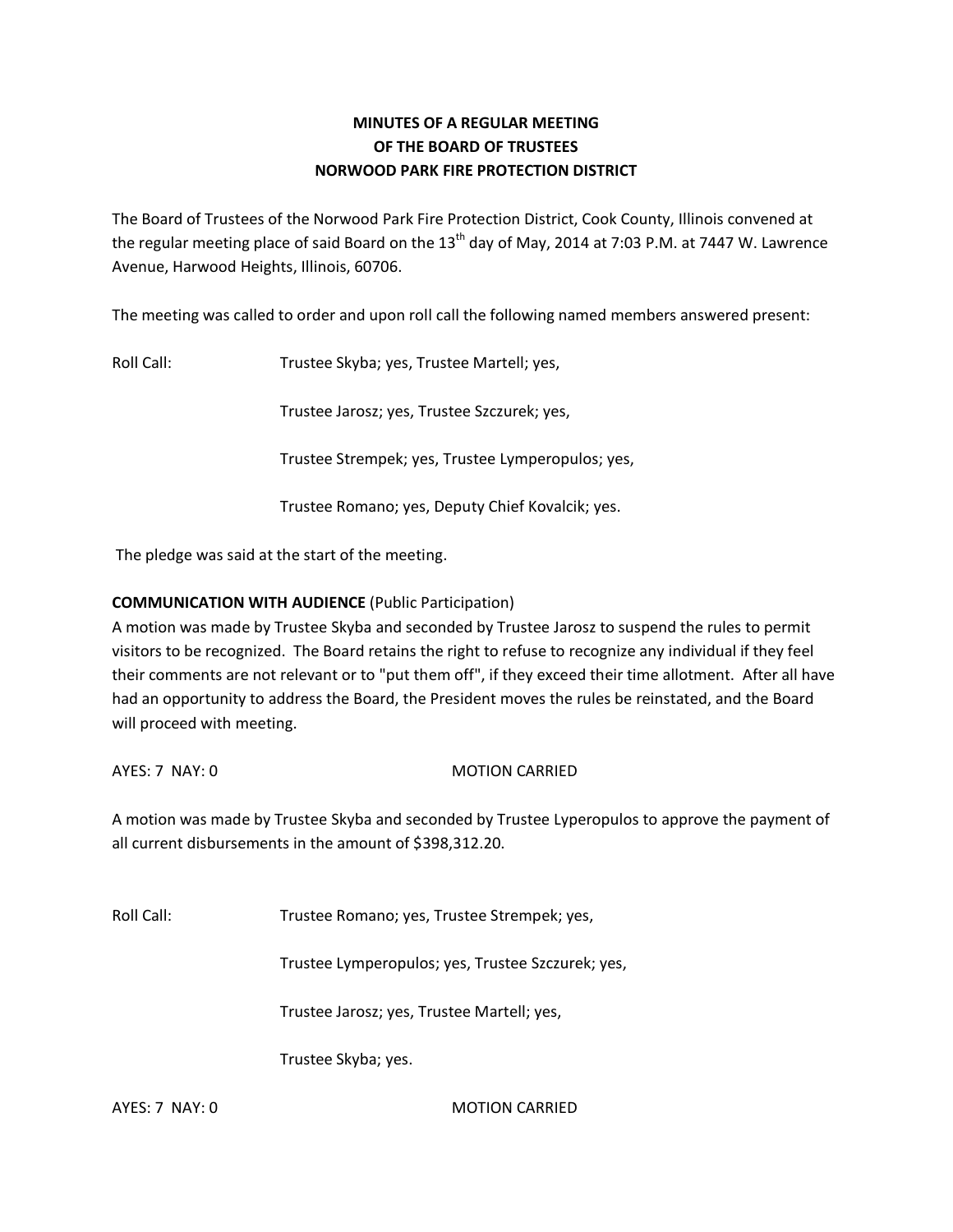Motion by Trustee Lymperopulos and seconded by Trustee Strempek to approve the minutes of the Regular meeting held on April  $8<sup>th</sup>$ , 2014.

|                   | Roll Call: | Trustee Martell; yes, Trustee Szczurek; yes,       |
|-------------------|------------|----------------------------------------------------|
|                   |            | Trustee Lymperopulos; abstain, Trustee Skyba; yes, |
|                   |            | Trustee Jarosz; yes, Trustee Strempek; yes,        |
|                   |            | Trustee Romano; yes.                               |
| AYES: 7<br>NAY: 0 |            | <b>MOTION CARRIED</b>                              |

Motion by Trustee Skyba and seconded by Trustee Szczurek to approve the minutes of the Closed Session meeting held on April 8<sup>th</sup>, 2014.

|         |        | Roll Call: | Trustee Martell; yes, Trustee Szczurek; yes,       |
|---------|--------|------------|----------------------------------------------------|
|         |        |            | Trustee Lymperopulos; abstain, Trustee Skyba; yes, |
|         |        |            | Trustee Jarosz; yes, Trustee Strempek; yes,        |
|         |        |            | Trustee Romano; yes.                               |
| AYES: 7 | NAY: 0 |            | <b>MOTION CARRIED</b>                              |

#### **TREASURER'S REPORT**

Schedule of Assets (Arising from Cash Transactions) April  $30<sup>th</sup>$ , 2014

#### Assets

| Checking and money market accounts (interest rate-APY):     |              |
|-------------------------------------------------------------|--------------|
| Plaza Bank checking #4303503 (0.046%)                       | \$5,325.62   |
| Plaza Bank money market #4303498 (0.295%)                   | 1,162,121.18 |
| Plaza Bank ambulance billing money market #4304492 (0.295%) | 258,848.00   |
| Plaza Bank-Medical #1003102                                 | 1,651.69     |
| Total checking and money market accounts                    | 1,427,946.49 |
| Certificates of deposit (interest rate and maturity):       |              |
| Plaza Bank (0.65%, 09/02/14)                                | 623,020.98   |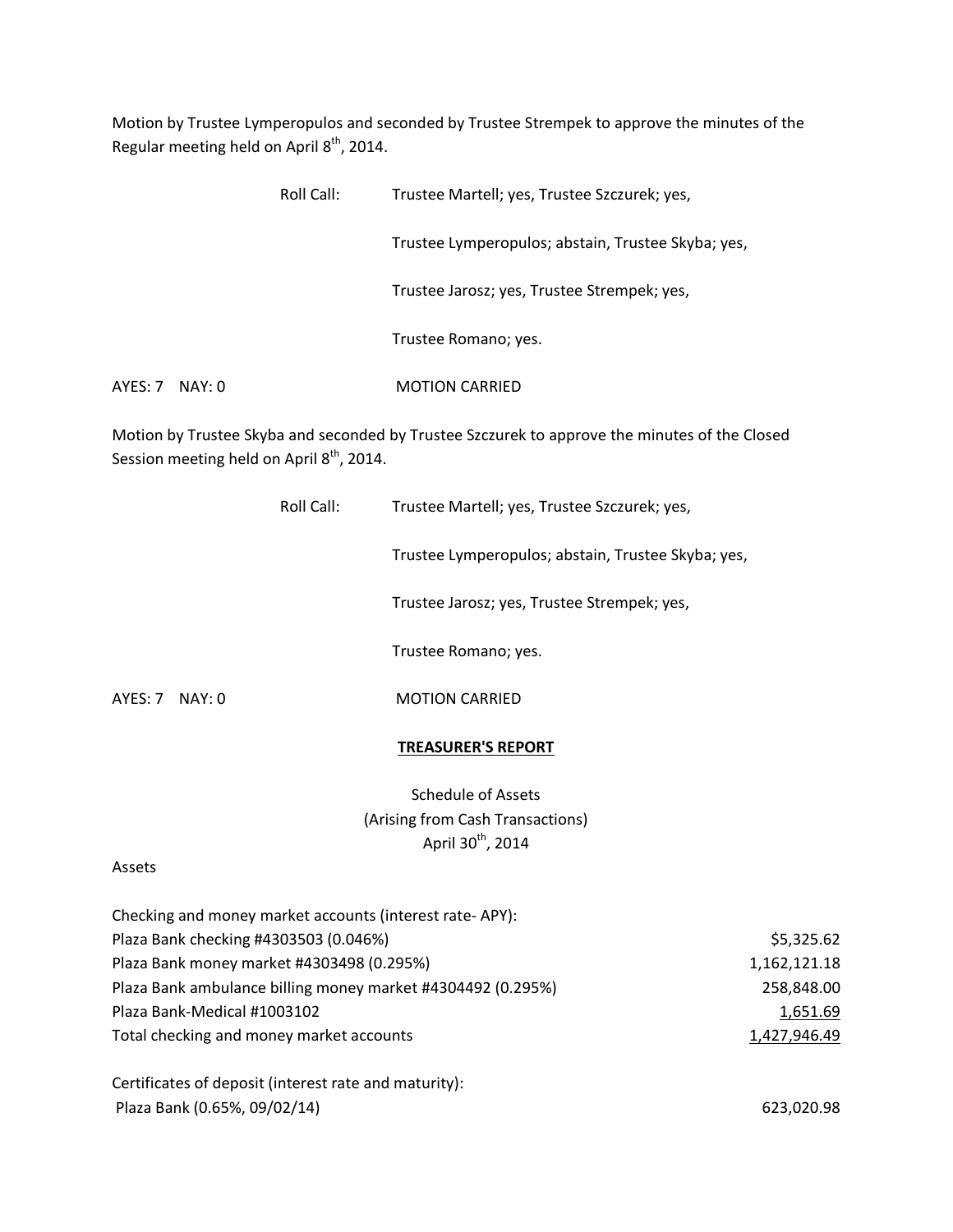| Belmont Bank and Trust (1.00% 08/23/14)                  | 540,661.20     |
|----------------------------------------------------------|----------------|
| Plaza Bank (0.64% 07/17/14)                              | 124,881.92     |
| Plaza Bank (0.65% 09/18/14)                              | 422,949.25     |
| Plaza Bank (0.65% 12/23/14)                              | 473,192.43     |
| Belmont Bank (1.00% 08/21/14)                            | 516,895.36     |
| Belmont Bank (1.00% 07/19/14)                            | 366,096.58     |
| Total certificates of deposit                            | 3,067,697.72   |
| Total checking, money market and certificates of deposit | \$4,495,644.21 |

Motion by Trustee Skyba, seconded by Trustee Romano to approve the Treasurer's report as presented from the Financial Statement for April 2014**.** 

| Roll Call:       | Trustee Skyba; yes, Trustee Martell; yes,         |  |  |
|------------------|---------------------------------------------------|--|--|
|                  | Trustee Jarosz; yes, Trustee Szczurek; yes,       |  |  |
|                  | Trustee Strempek; yes, Trustee Lymperopulos; yes, |  |  |
|                  | Trustee Romano; yes.                              |  |  |
| $AYFS: 7$ NAY: 0 | <b>MOTION CARRIFD</b>                             |  |  |

## **Chiefs Report:**

All Trustees received a copy of the alarm report.

All Trustees received a copy of the inspection report along with the list of completed inspections for this month.

Our Engine was struck by another vehicle as it backed into the station yesterday. We had two of our men stopping traffic when a lady went around one of them and struck the front bumper of our new engine. There was extensive damage to the car and our apparatus. The woman failed a field sobriety test and was arrested. We are working with our insurance company and the body shop to try and get it repaired ASAP. None of our personnel were injured; our driver refused any treatment and signed a release.

The new Nederman system is currently being installed. There was a problem with matching up the new unit with the plymovent system. We were going to have both systems work for a year until next March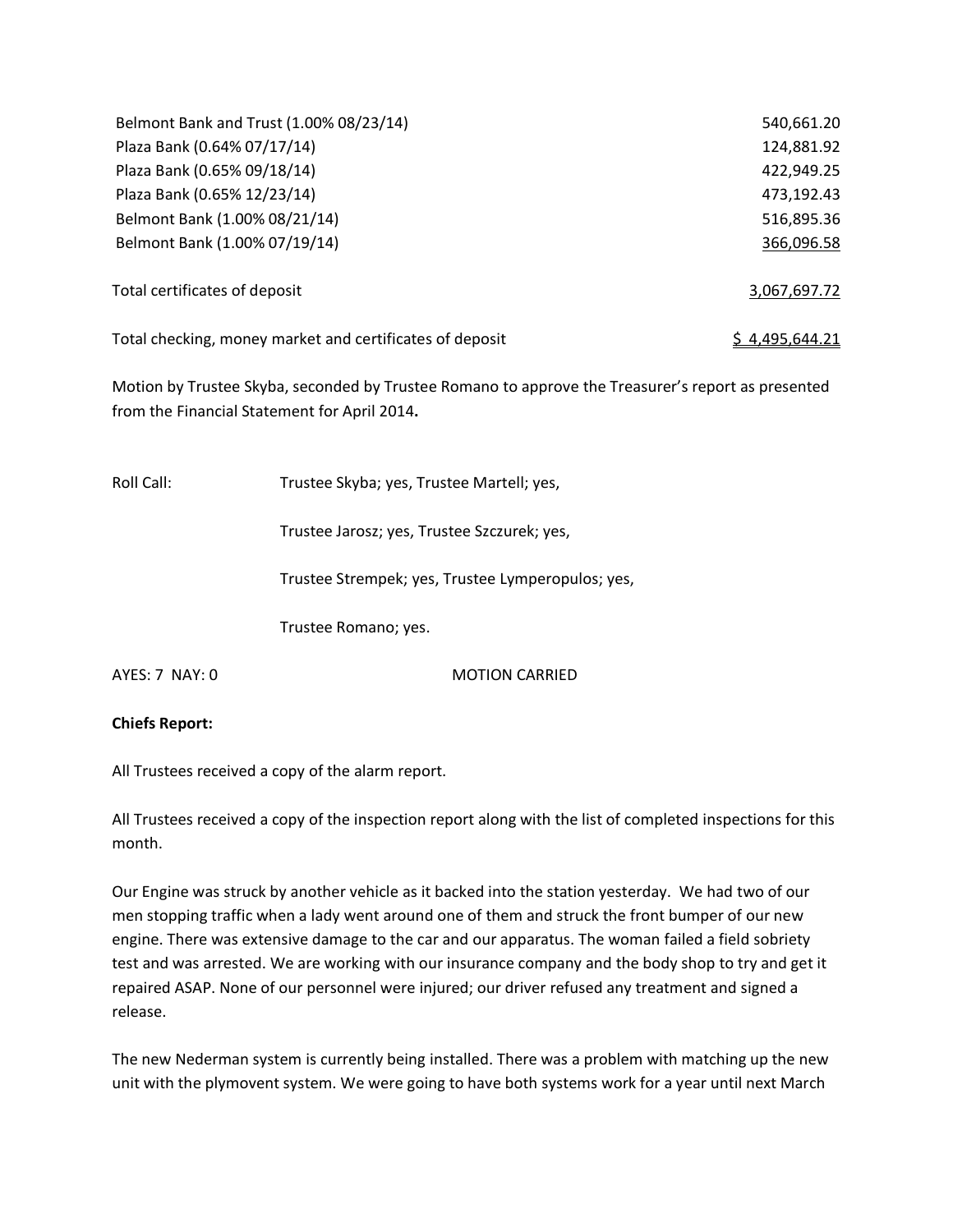when we get the new IPRF grant. We are trying to work it out with the installer. The cost for this year is \$26,000 and they have installed most of it and are asking for half payment now.

Last month Chief Stenson talked about joining the Lutheran General EMS system. On April 25<sup>th</sup> we were accepted into the system. We are now in the transition stage. We have a meeting tomorrow to work out a timetable for all the training. We hope to have everything completed and transferred into the system within 3 months.

We took delivery of the new air bags yesterday and will be training with them for the next few weeks. We are still waiting on the hose that is on backorder until late in May.

We need to make a decision on the upcoming audit, we used Knutte and associates last year and there were some issues with the management discussion and analysis. If we use them this year it will need to be worked out ahead of time. Trustee Martell will need to be able to work with them.

We had approved our attorney to redo all the rules and regulations and policies. We have gone over everything and updated them and sent them to Shawn. He has somebody scheduled to work on them and they should be contacting us soon.

Chief Stenson put together a committee for specing out a new ambulance. We will be starting the process in June and hope to have one ordered by September. Foster Coach who we purchased our last two ambulances has the State Bid. There is a 6-7 month turnaround once it is ordered. If there is a Trustee that would like to be included on the Committee let me know.

May 25<sup>th</sup> is the Norridge Memorial Day service. We will have our honor guard presenting the wreath; if a Trustee wants to be included in the presentation let me know.

Motion by Trustee Martell and seconded by Trustee Lymperopulos to accept the Chief's Report for April 2014 as presented.

AYES: 7 NAY: 0 MOTION CARRIED

## **President Report:**

Nothing to report at this time.

## **Committee Reports:**

Finance Committee- Trustee Martell stated he spoke with Chief Stenson and will most likely go with Knutte and Associates, it will need to get wrapped up pretty quickly.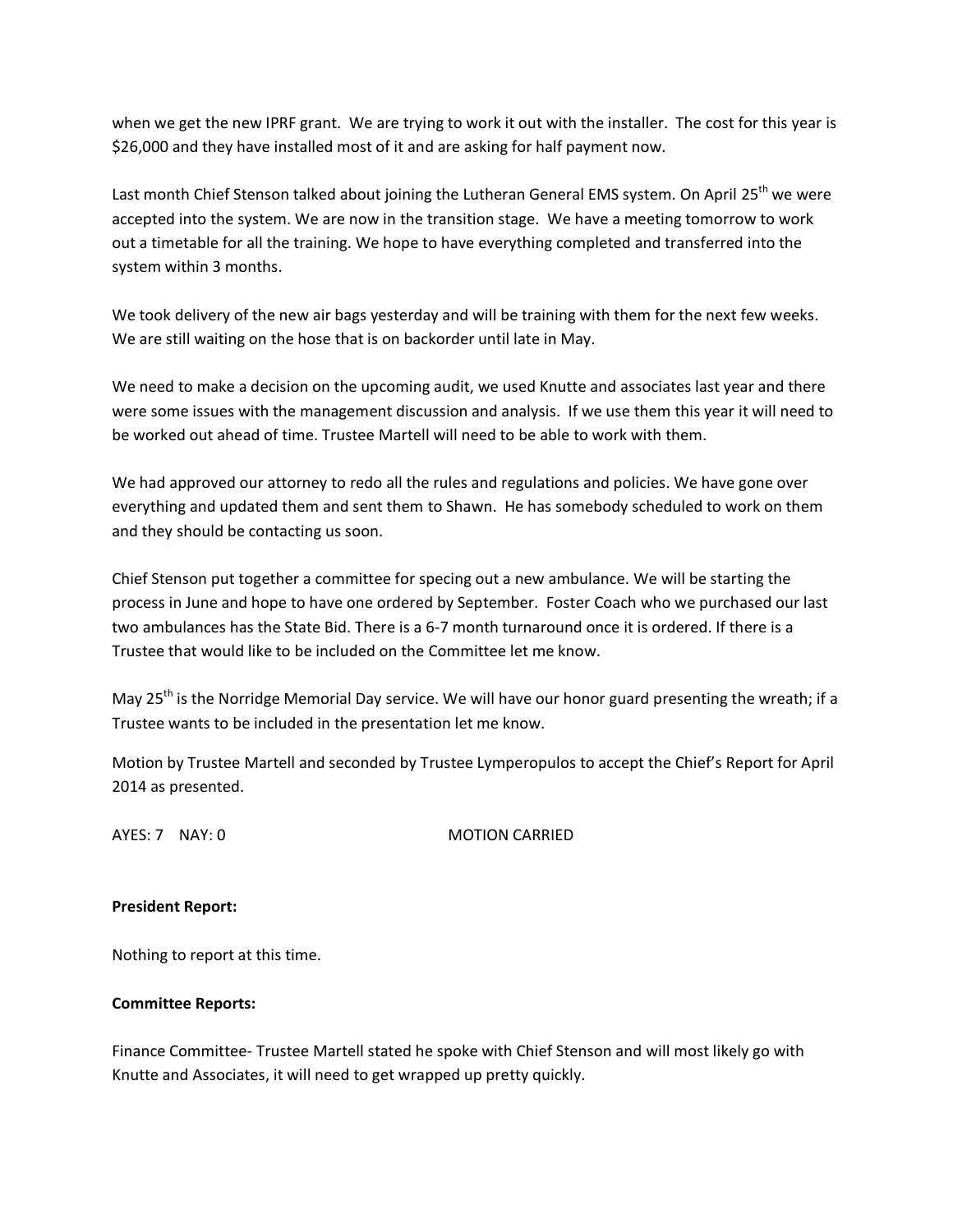Building and Equipment Committee- Chairman Szczurek stated there is nothing to report at this time.

Technology and PR Media Committee- Chairman Strempek stated there is nothing to report at this time.

Policy Committee- Chairman Skyba stated that the attorney is working on the Rules and Regulations, as well as the policies.

Pension Fund- Trustee Martell stated they had a meeting. The Pension Fund is doing well; the actuarial report copy was given to the trustees. The report shows the obligation up \$60-70,000 from the prior year. There was a question on how the District has a receivable with Property taxes but the Pension does not which needs to be sorted out. Discussion. Ray McGovern was re-elected on the Pension Board as the retiree.

#### **Old Business:**

None

## **New Business**:

Motion by Trustee Lymperopulos and seconded by Trustee Martell to reappoint Jerome Kolaski as Fire Commissioner of the Norwood Park Fire Protection District for the three year term, from June 1, 2014 to May 31, 2017.

Roll Call: Trustee Skyba; yes, Trustee Martell; yes, Trustee Jarosz; yes, Trustee Szczurek; yes, Trustee Strempek; yes, Trustee Lymperopulos; yes, Trustee Romano; yes. AYES: 7 NAY: 0 MOTION CARRIED

Motion by Trustee Martell and seconded by Trustee Skyba to adopt and approve Resolution #14-2, A Resolution adopting a Civilian Employee Education Reimbursement Policy for the Norwood Park Fire Protection District.

Trustee Martell explained that this is a benefit for civilian employees and it evenly matches the firemen's contract, the only difference is having a payback clause if the employee is terminated or leaves employment they must reimburse the district.